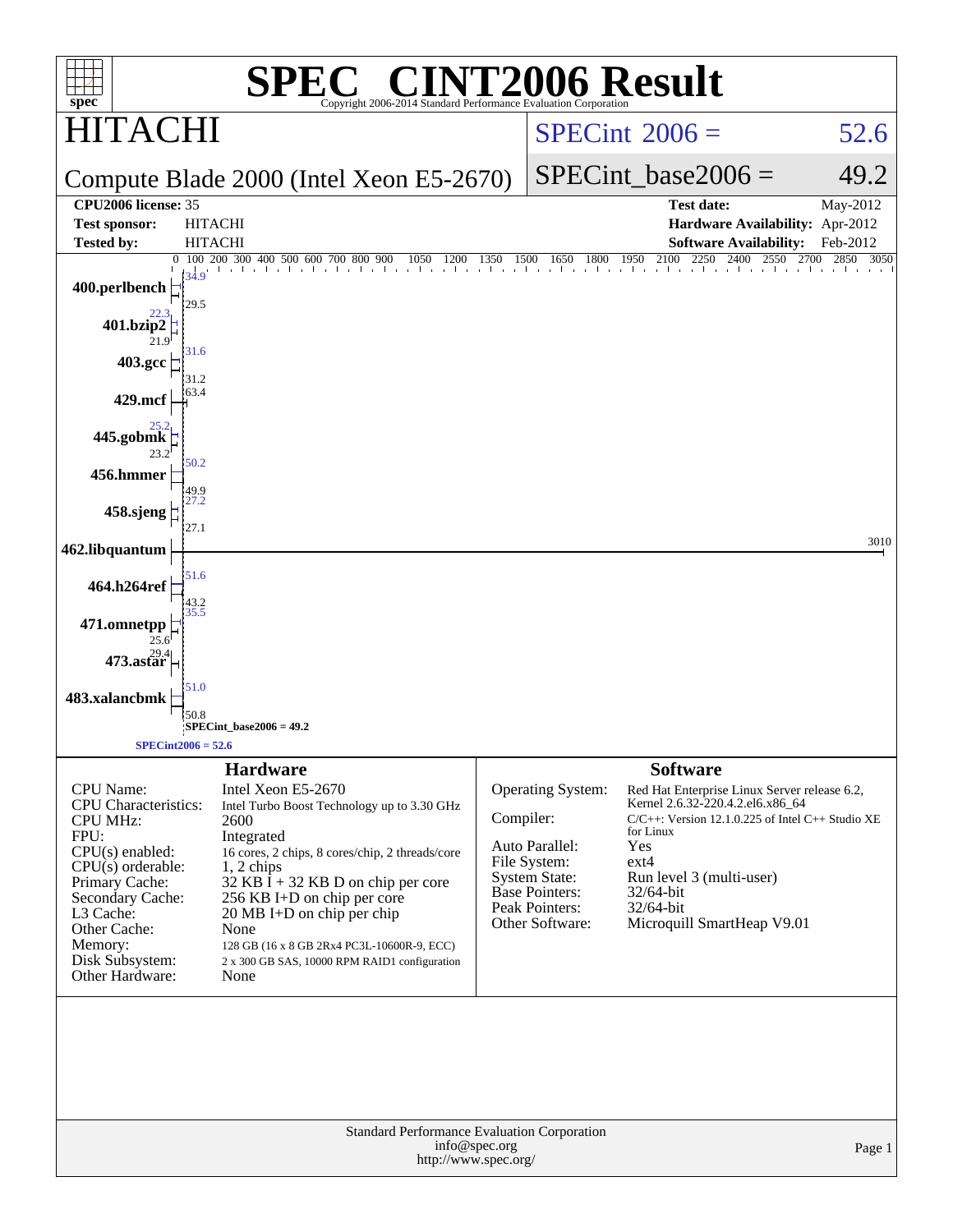

# ITACHI

## $SPECint2006 = 52.6$  $SPECint2006 = 52.6$

Compute Blade 2000 (Intel Xeon E5-2670)

SPECint base2006 =  $49.2$ 

**[CPU2006 license:](http://www.spec.org/auto/cpu2006/Docs/result-fields.html#CPU2006license)** 35 **[Test date:](http://www.spec.org/auto/cpu2006/Docs/result-fields.html#Testdate)** May-2012 **[Test sponsor:](http://www.spec.org/auto/cpu2006/Docs/result-fields.html#Testsponsor)** HITACHI **[Hardware Availability:](http://www.spec.org/auto/cpu2006/Docs/result-fields.html#HardwareAvailability)** Apr-2012 **[Tested by:](http://www.spec.org/auto/cpu2006/Docs/result-fields.html#Testedby)** HITACHI **[Software Availability:](http://www.spec.org/auto/cpu2006/Docs/result-fields.html#SoftwareAvailability)** Feb-2012

#### **[Results Table](http://www.spec.org/auto/cpu2006/Docs/result-fields.html#ResultsTable)**

|                         | <b>Base</b>                                       |       |                |              |                |       | <b>Peak</b>                                                |              |                |              |                |              |
|-------------------------|---------------------------------------------------|-------|----------------|--------------|----------------|-------|------------------------------------------------------------|--------------|----------------|--------------|----------------|--------------|
| <b>Benchmark</b>        | <b>Seconds</b>                                    | Ratio | <b>Seconds</b> | <b>Ratio</b> | <b>Seconds</b> | Ratio | <b>Seconds</b>                                             | <b>Ratio</b> | <b>Seconds</b> | <b>Ratio</b> | <b>Seconds</b> | <b>Ratio</b> |
| $ 400.\text{perlbench}$ | 331                                               | 29.5  | 331            | 29.5         | 332            | 29.5  | 280                                                        | 34.8         | 280            | 34.9         | 279            | 35.0         |
| 401.bzip2               | 441                                               | 21.9  | 441            | 21.9         | 441            | 21.9  | 433                                                        | 22.3         | 432            | 22.3         | 433            | 22.3         |
| $403.\mathrm{gcc}$      | 258                                               | 31.2  | 257            | 31.3         | 258            | 31.2  | 254                                                        | 31.6         | 254            | 31.7         | 254            | 31.6         |
| $429$ mcf               | 144                                               | 63.4  | 145            | 63.0         | 144            | 63.4  | 144                                                        | 63.4         | 145            | 63.0         | 144            | 63.4         |
| $445$ .gobmk            | 452                                               | 23.2  | 452            | 23.2         | 452            | 23.2  | 416                                                        | 25.2         | 417            | 25.2         | 417            | 25.2         |
| $ 456$ .hmmer           | 187                                               | 49.9  | 187            | 49.9         | 188            | 49.7  | 186                                                        | 50.2         | 186            | 50.2         | 186            | 50.2         |
| $458$ .sjeng            | 447                                               | 27.1  | 447            | 27.1         | 447            | 27.1  | 446                                                        | 27.2         | 444            | 27.2         | 444            | 27.2         |
| 462.libquantum          | 6.88                                              | 3010  | 6.88           | 3010         | 6.88           | 3010  | 6.88                                                       | 3010         | 6.88           | 3010         | 6.88           | 3010         |
| 464.h264ref             | 512                                               | 43.2  | 515            | 42.9         | 510            | 43.4  | 428                                                        | 51.7         | 429            | 51.6         | 429            | 51.6         |
| 471.omnetpp             | 244                                               | 25.6  | 244            | 25.6         | 244            | 25.6  | 175                                                        | 35.7         | 176            | 35.5         | 176            | 35.5         |
| $473.$ astar            | 239                                               | 29.3  | 239            | 29.4         | 238            | 29.5  | 239                                                        | 29.3         | 239            | 29.4         | 238            | 29.5         |
| 483.xalancbmk           | 137                                               | 50.3  | 136            | 50.8         | 136            | 50.9  | 135                                                        | 50.9         | 135            | 51.0         | 135            | 51.0         |
|                         | Decute ennear in the order in which thay were min |       |                |              |                |       | <b>Dold</b> underlined text indicates a modian measurement |              |                |              |                |              |

Results appear in the [order in which they were run.](http://www.spec.org/auto/cpu2006/Docs/result-fields.html#RunOrder) Bold underlined text [indicates a median measurement.](http://www.spec.org/auto/cpu2006/Docs/result-fields.html#Median)

#### **[Operating System Notes](http://www.spec.org/auto/cpu2006/Docs/result-fields.html#OperatingSystemNotes)**

Stack size set to unlimited using "ulimit -s unlimited"

#### **[Platform Notes](http://www.spec.org/auto/cpu2006/Docs/result-fields.html#PlatformNotes)**

 BIOS Settings: Adjacent Cache Line Prefetch = Enabled Sysinfo program /home/cpu2006/config/sysinfo.rev6800 \$Rev: 6800 \$ \$Date:: 2011-10-11 #\$ 6f2ebdff5032aaa42e583f96b07f99d3 running on localhost.localdomain Tue May 15 03:52:04 2012 This section contains SUT (System Under Test) info as seen by some common utilities. To remove or add to this section, see: <http://www.spec.org/cpu2006/Docs/config.html#sysinfo> From /proc/cpuinfo model name : Intel(R) Xeon(R) CPU E5-2670 0 @ 2.60GHz 2 "physical id"s (chips) 32 "processors" cores, siblings (Caution: counting these is hw and system dependent. The following excerpts from /proc/cpuinfo might not be reliable. Use with caution.) cpu cores : 8 siblings : 16 physical 0: cores 0 1 2 3 4 5 6 7 physical 1: cores 0 1 2 3 4 5 6 7 cache size : 20480 KB Continued on next page

> Standard Performance Evaluation Corporation [info@spec.org](mailto:info@spec.org) <http://www.spec.org/>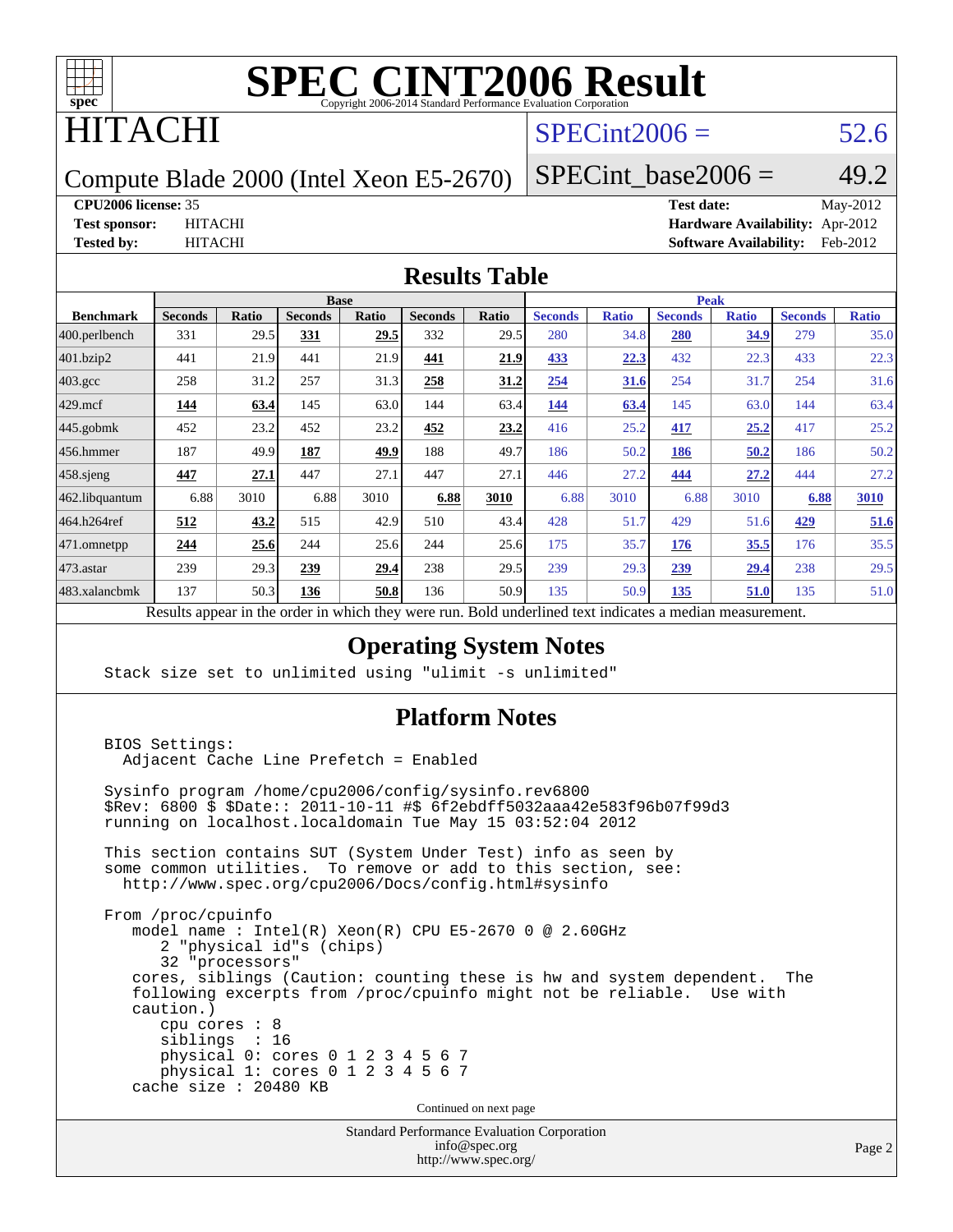

# ITACHI

 $SPECint2006 = 52.6$  $SPECint2006 = 52.6$ 

Compute Blade 2000 (Intel Xeon E5-2670)

SPECint base2006 =  $49.2$ 

**[CPU2006 license:](http://www.spec.org/auto/cpu2006/Docs/result-fields.html#CPU2006license)** 35 **[Test date:](http://www.spec.org/auto/cpu2006/Docs/result-fields.html#Testdate)** May-2012 **[Test sponsor:](http://www.spec.org/auto/cpu2006/Docs/result-fields.html#Testsponsor)** HITACHI **[Hardware Availability:](http://www.spec.org/auto/cpu2006/Docs/result-fields.html#HardwareAvailability)** Apr-2012 **[Tested by:](http://www.spec.org/auto/cpu2006/Docs/result-fields.html#Testedby)** HITACHI **[Software Availability:](http://www.spec.org/auto/cpu2006/Docs/result-fields.html#SoftwareAvailability)** Feb-2012

#### **[Platform Notes \(Continued\)](http://www.spec.org/auto/cpu2006/Docs/result-fields.html#PlatformNotes)**

 From /proc/meminfo MemTotal: 132147320 kB HugePages\_Total: 0<br>Hugepagesize: 2048 kB Hugepagesize:

 /usr/bin/lsb\_release -d Red Hat Enterprise Linux Server release 6.2 (Santiago)

 From /etc/\*release\* /etc/\*version\* redhat-release: Red Hat Enterprise Linux Server release 6.2 (Santiago) system-release: Red Hat Enterprise Linux Server release 6.2 (Santiago) system-release-cpe: cpe:/o:redhat:enterprise\_linux:6server:ga:server

 uname -a: Linux localhost.localdomain 2.6.32-220.4.2.el6.x86\_64 #1 SMP Mon Feb 6 16:39:28 EST 2012 x86\_64 x86\_64 x86\_64 GNU/Linux

run-level 3 May 15 03:47

(End of data from sysinfo program)

#### **[General Notes](http://www.spec.org/auto/cpu2006/Docs/result-fields.html#GeneralNotes)**

Environment variables set by runspec before the start of the run: KMP\_AFFINITY = "granularity=fine,scatter" LD\_LIBRARY\_PATH = "/home/cpu2006/libs/32:/home/cpu2006/libs/64" OMP NUM THREADS = "16"

 Binaries compiled on a system with 1x Core i7-860 CPU + 8GB memory using RHEL5.5 Transparent Huge Pages enabled with: echo always > /sys/kernel/mm/redhat\_transparent\_hugepage/enabled

HITACHI BladeSymphony BS2000 and HITACHI Compute Blade 2000 are electronically equivalent. The results have been measured on a HITACHI BladeSymphony BS2000.

## **[Base Compiler Invocation](http://www.spec.org/auto/cpu2006/Docs/result-fields.html#BaseCompilerInvocation)**

[C benchmarks](http://www.spec.org/auto/cpu2006/Docs/result-fields.html#Cbenchmarks): [icc -m64](http://www.spec.org/cpu2006/results/res2012q3/cpu2006-20120619-23061.flags.html#user_CCbase_intel_icc_64bit_f346026e86af2a669e726fe758c88044)

[C++ benchmarks:](http://www.spec.org/auto/cpu2006/Docs/result-fields.html#CXXbenchmarks) [icpc -m64](http://www.spec.org/cpu2006/results/res2012q3/cpu2006-20120619-23061.flags.html#user_CXXbase_intel_icpc_64bit_fc66a5337ce925472a5c54ad6a0de310)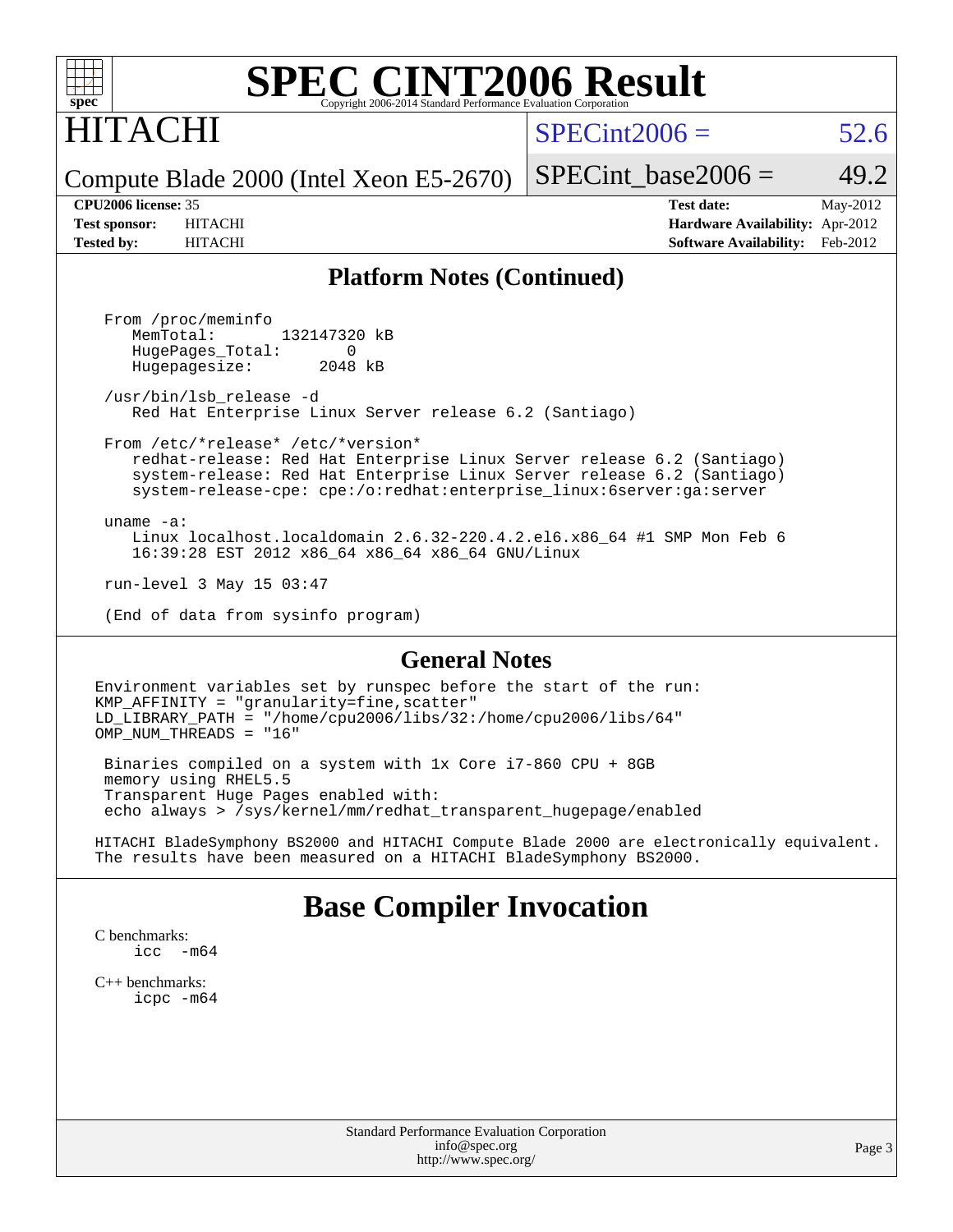

# HITACHI

 $SPECint2006 = 52.6$  $SPECint2006 = 52.6$ 

Compute Blade 2000 (Intel Xeon E5-2670)

SPECint base2006 =  $49.2$ 

**[CPU2006 license:](http://www.spec.org/auto/cpu2006/Docs/result-fields.html#CPU2006license)** 35 **[Test date:](http://www.spec.org/auto/cpu2006/Docs/result-fields.html#Testdate)** May-2012 **[Test sponsor:](http://www.spec.org/auto/cpu2006/Docs/result-fields.html#Testsponsor)** HITACHI **[Hardware Availability:](http://www.spec.org/auto/cpu2006/Docs/result-fields.html#HardwareAvailability)** Apr-2012 **[Tested by:](http://www.spec.org/auto/cpu2006/Docs/result-fields.html#Testedby)** HITACHI **[Software Availability:](http://www.spec.org/auto/cpu2006/Docs/result-fields.html#SoftwareAvailability)** Feb-2012

## **[Base Portability Flags](http://www.spec.org/auto/cpu2006/Docs/result-fields.html#BasePortabilityFlags)**

 400.perlbench: [-DSPEC\\_CPU\\_LP64](http://www.spec.org/cpu2006/results/res2012q3/cpu2006-20120619-23061.flags.html#b400.perlbench_basePORTABILITY_DSPEC_CPU_LP64) [-DSPEC\\_CPU\\_LINUX\\_X64](http://www.spec.org/cpu2006/results/res2012q3/cpu2006-20120619-23061.flags.html#b400.perlbench_baseCPORTABILITY_DSPEC_CPU_LINUX_X64) 401.bzip2: [-DSPEC\\_CPU\\_LP64](http://www.spec.org/cpu2006/results/res2012q3/cpu2006-20120619-23061.flags.html#suite_basePORTABILITY401_bzip2_DSPEC_CPU_LP64) 403.gcc: [-DSPEC\\_CPU\\_LP64](http://www.spec.org/cpu2006/results/res2012q3/cpu2006-20120619-23061.flags.html#suite_basePORTABILITY403_gcc_DSPEC_CPU_LP64) 429.mcf: [-DSPEC\\_CPU\\_LP64](http://www.spec.org/cpu2006/results/res2012q3/cpu2006-20120619-23061.flags.html#suite_basePORTABILITY429_mcf_DSPEC_CPU_LP64) 445.gobmk: [-DSPEC\\_CPU\\_LP64](http://www.spec.org/cpu2006/results/res2012q3/cpu2006-20120619-23061.flags.html#suite_basePORTABILITY445_gobmk_DSPEC_CPU_LP64) 456.hmmer: [-DSPEC\\_CPU\\_LP64](http://www.spec.org/cpu2006/results/res2012q3/cpu2006-20120619-23061.flags.html#suite_basePORTABILITY456_hmmer_DSPEC_CPU_LP64) 458.sjeng: [-DSPEC\\_CPU\\_LP64](http://www.spec.org/cpu2006/results/res2012q3/cpu2006-20120619-23061.flags.html#suite_basePORTABILITY458_sjeng_DSPEC_CPU_LP64) 462.libquantum: [-DSPEC\\_CPU\\_LP64](http://www.spec.org/cpu2006/results/res2012q3/cpu2006-20120619-23061.flags.html#suite_basePORTABILITY462_libquantum_DSPEC_CPU_LP64) [-DSPEC\\_CPU\\_LINUX](http://www.spec.org/cpu2006/results/res2012q3/cpu2006-20120619-23061.flags.html#b462.libquantum_baseCPORTABILITY_DSPEC_CPU_LINUX) 464.h264ref: [-DSPEC\\_CPU\\_LP64](http://www.spec.org/cpu2006/results/res2012q3/cpu2006-20120619-23061.flags.html#suite_basePORTABILITY464_h264ref_DSPEC_CPU_LP64) 471.omnetpp: [-DSPEC\\_CPU\\_LP64](http://www.spec.org/cpu2006/results/res2012q3/cpu2006-20120619-23061.flags.html#suite_basePORTABILITY471_omnetpp_DSPEC_CPU_LP64) 473.astar: [-DSPEC\\_CPU\\_LP64](http://www.spec.org/cpu2006/results/res2012q3/cpu2006-20120619-23061.flags.html#suite_basePORTABILITY473_astar_DSPEC_CPU_LP64) 483.xalancbmk: [-DSPEC\\_CPU\\_LP64](http://www.spec.org/cpu2006/results/res2012q3/cpu2006-20120619-23061.flags.html#suite_basePORTABILITY483_xalancbmk_DSPEC_CPU_LP64) [-DSPEC\\_CPU\\_LINUX](http://www.spec.org/cpu2006/results/res2012q3/cpu2006-20120619-23061.flags.html#b483.xalancbmk_baseCXXPORTABILITY_DSPEC_CPU_LINUX)

### **[Base Optimization Flags](http://www.spec.org/auto/cpu2006/Docs/result-fields.html#BaseOptimizationFlags)**

[C benchmarks](http://www.spec.org/auto/cpu2006/Docs/result-fields.html#Cbenchmarks):

[-xAVX](http://www.spec.org/cpu2006/results/res2012q3/cpu2006-20120619-23061.flags.html#user_CCbase_f-xAVX) [-ipo](http://www.spec.org/cpu2006/results/res2012q3/cpu2006-20120619-23061.flags.html#user_CCbase_f-ipo) [-O3](http://www.spec.org/cpu2006/results/res2012q3/cpu2006-20120619-23061.flags.html#user_CCbase_f-O3) [-no-prec-div](http://www.spec.org/cpu2006/results/res2012q3/cpu2006-20120619-23061.flags.html#user_CCbase_f-no-prec-div) [-parallel](http://www.spec.org/cpu2006/results/res2012q3/cpu2006-20120619-23061.flags.html#user_CCbase_f-parallel) [-opt-prefetch](http://www.spec.org/cpu2006/results/res2012q3/cpu2006-20120619-23061.flags.html#user_CCbase_f-opt-prefetch) [-auto-p32](http://www.spec.org/cpu2006/results/res2012q3/cpu2006-20120619-23061.flags.html#user_CCbase_f-auto-p32)

[C++ benchmarks:](http://www.spec.org/auto/cpu2006/Docs/result-fields.html#CXXbenchmarks)

[-xAVX](http://www.spec.org/cpu2006/results/res2012q3/cpu2006-20120619-23061.flags.html#user_CXXbase_f-xAVX) [-ipo](http://www.spec.org/cpu2006/results/res2012q3/cpu2006-20120619-23061.flags.html#user_CXXbase_f-ipo) [-O3](http://www.spec.org/cpu2006/results/res2012q3/cpu2006-20120619-23061.flags.html#user_CXXbase_f-O3) [-no-prec-div](http://www.spec.org/cpu2006/results/res2012q3/cpu2006-20120619-23061.flags.html#user_CXXbase_f-no-prec-div) [-opt-prefetch](http://www.spec.org/cpu2006/results/res2012q3/cpu2006-20120619-23061.flags.html#user_CXXbase_f-opt-prefetch) [-auto-p32](http://www.spec.org/cpu2006/results/res2012q3/cpu2006-20120619-23061.flags.html#user_CXXbase_f-auto-p32) [-Wl,-z,muldefs](http://www.spec.org/cpu2006/results/res2012q3/cpu2006-20120619-23061.flags.html#user_CXXbase_link_force_multiple1_74079c344b956b9658436fd1b6dd3a8a) [-L/smartheap -lsmartheap64](http://www.spec.org/cpu2006/results/res2012q3/cpu2006-20120619-23061.flags.html#user_CXXbase_SmartHeap64_5e654037dadeae1fe403ab4b4466e60b)

### **[Base Other Flags](http://www.spec.org/auto/cpu2006/Docs/result-fields.html#BaseOtherFlags)**

[C benchmarks](http://www.spec.org/auto/cpu2006/Docs/result-fields.html#Cbenchmarks):

403.gcc: [-Dalloca=\\_alloca](http://www.spec.org/cpu2006/results/res2012q3/cpu2006-20120619-23061.flags.html#b403.gcc_baseEXTRA_CFLAGS_Dalloca_be3056838c12de2578596ca5467af7f3)

## **[Peak Compiler Invocation](http://www.spec.org/auto/cpu2006/Docs/result-fields.html#PeakCompilerInvocation)**

[C benchmarks \(except as noted below\)](http://www.spec.org/auto/cpu2006/Docs/result-fields.html#Cbenchmarksexceptasnotedbelow):

icc  $-m64$ 

400.perlbench: [icc -m32](http://www.spec.org/cpu2006/results/res2012q3/cpu2006-20120619-23061.flags.html#user_peakCCLD400_perlbench_intel_icc_a6a621f8d50482236b970c6ac5f55f93)

445.gobmk: [icc -m32](http://www.spec.org/cpu2006/results/res2012q3/cpu2006-20120619-23061.flags.html#user_peakCCLD445_gobmk_intel_icc_a6a621f8d50482236b970c6ac5f55f93)

464.h264ref: [icc -m32](http://www.spec.org/cpu2006/results/res2012q3/cpu2006-20120619-23061.flags.html#user_peakCCLD464_h264ref_intel_icc_a6a621f8d50482236b970c6ac5f55f93)

[C++ benchmarks \(except as noted below\):](http://www.spec.org/auto/cpu2006/Docs/result-fields.html#CXXbenchmarksexceptasnotedbelow) [icpc -m32](http://www.spec.org/cpu2006/results/res2012q3/cpu2006-20120619-23061.flags.html#user_CXXpeak_intel_icpc_4e5a5ef1a53fd332b3c49e69c3330699)

473.astar: [icpc -m64](http://www.spec.org/cpu2006/results/res2012q3/cpu2006-20120619-23061.flags.html#user_peakCXXLD473_astar_intel_icpc_64bit_fc66a5337ce925472a5c54ad6a0de310)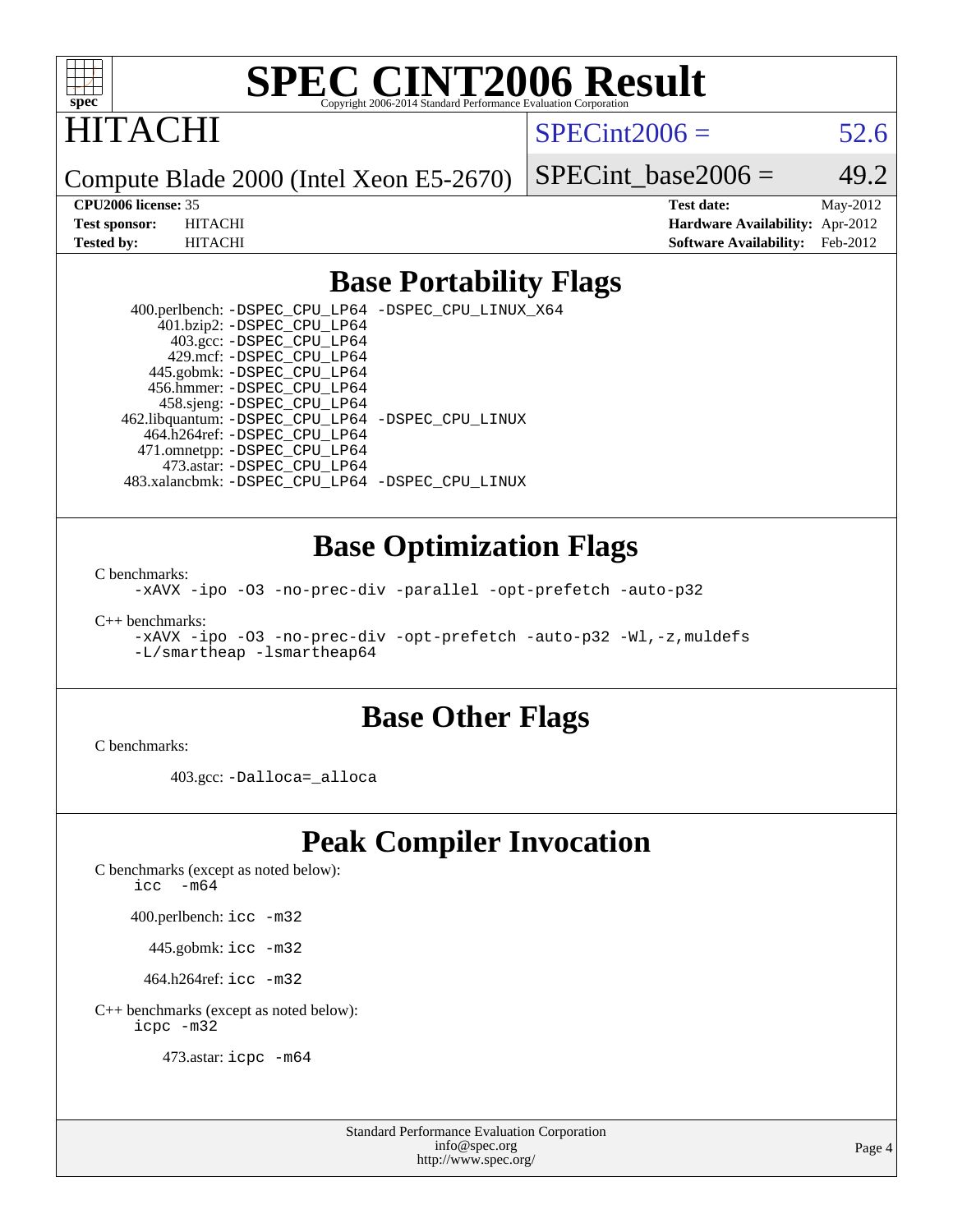

# ITACHI

 $SPECint2006 = 52.6$  $SPECint2006 = 52.6$ 

Compute Blade 2000 (Intel Xeon E5-2670)

SPECint base2006 =  $49.2$ 

**[CPU2006 license:](http://www.spec.org/auto/cpu2006/Docs/result-fields.html#CPU2006license)** 35 **[Test date:](http://www.spec.org/auto/cpu2006/Docs/result-fields.html#Testdate)** May-2012 **[Test sponsor:](http://www.spec.org/auto/cpu2006/Docs/result-fields.html#Testsponsor)** HITACHI **[Hardware Availability:](http://www.spec.org/auto/cpu2006/Docs/result-fields.html#HardwareAvailability)** Apr-2012 **[Tested by:](http://www.spec.org/auto/cpu2006/Docs/result-fields.html#Testedby)** HITACHI **[Software Availability:](http://www.spec.org/auto/cpu2006/Docs/result-fields.html#SoftwareAvailability)** Feb-2012

## **[Peak Portability Flags](http://www.spec.org/auto/cpu2006/Docs/result-fields.html#PeakPortabilityFlags)**

 400.perlbench: [-DSPEC\\_CPU\\_LINUX\\_IA32](http://www.spec.org/cpu2006/results/res2012q3/cpu2006-20120619-23061.flags.html#b400.perlbench_peakCPORTABILITY_DSPEC_CPU_LINUX_IA32) 401.bzip2: [-DSPEC\\_CPU\\_LP64](http://www.spec.org/cpu2006/results/res2012q3/cpu2006-20120619-23061.flags.html#suite_peakPORTABILITY401_bzip2_DSPEC_CPU_LP64) 403.gcc: [-DSPEC\\_CPU\\_LP64](http://www.spec.org/cpu2006/results/res2012q3/cpu2006-20120619-23061.flags.html#suite_peakPORTABILITY403_gcc_DSPEC_CPU_LP64) 429.mcf: [-DSPEC\\_CPU\\_LP64](http://www.spec.org/cpu2006/results/res2012q3/cpu2006-20120619-23061.flags.html#suite_peakPORTABILITY429_mcf_DSPEC_CPU_LP64) 456.hmmer: [-DSPEC\\_CPU\\_LP64](http://www.spec.org/cpu2006/results/res2012q3/cpu2006-20120619-23061.flags.html#suite_peakPORTABILITY456_hmmer_DSPEC_CPU_LP64) 458.sjeng: [-DSPEC\\_CPU\\_LP64](http://www.spec.org/cpu2006/results/res2012q3/cpu2006-20120619-23061.flags.html#suite_peakPORTABILITY458_sjeng_DSPEC_CPU_LP64) 462.libquantum: [-DSPEC\\_CPU\\_LP64](http://www.spec.org/cpu2006/results/res2012q3/cpu2006-20120619-23061.flags.html#suite_peakPORTABILITY462_libquantum_DSPEC_CPU_LP64) [-DSPEC\\_CPU\\_LINUX](http://www.spec.org/cpu2006/results/res2012q3/cpu2006-20120619-23061.flags.html#b462.libquantum_peakCPORTABILITY_DSPEC_CPU_LINUX) 473.astar: [-DSPEC\\_CPU\\_LP64](http://www.spec.org/cpu2006/results/res2012q3/cpu2006-20120619-23061.flags.html#suite_peakPORTABILITY473_astar_DSPEC_CPU_LP64) 483.xalancbmk: [-DSPEC\\_CPU\\_LINUX](http://www.spec.org/cpu2006/results/res2012q3/cpu2006-20120619-23061.flags.html#b483.xalancbmk_peakCXXPORTABILITY_DSPEC_CPU_LINUX)

## **[Peak Optimization Flags](http://www.spec.org/auto/cpu2006/Docs/result-fields.html#PeakOptimizationFlags)**

```
C benchmarks:
```

```
Standard Performance Evaluation Corporation
                                          info@spec.org
     400.perlbench: -xAVX(pass 2) -prof-gen(pass 1) -ipo(pass 2) -O3(pass 2)
                -no-prec-div(pass 2) -prof-use(pass 2) -opt-prefetch
                -ansi-alias
        401.bzip2: -xAVX(pass 2) -prof-gen(pass 1) -ipo(pass 2) -O3(pass 2)
                -no-prec-div -prof-use(pass 2) -auto-ilp32 -opt-prefetch
                -ansi-alias
          403.gcc: -xAVX -ipo -O3 -no-prec-div -inline-calloc
                -opt-malloc-options=3 -auto-ilp32
         429.mcf: basepeak = yes
       445.gobmk: -xAVX(pass 2) -prof-gen(pass 1) -prof-use(pass 2)
                -ansi-alias
       456.hmmer: -xAVX -ipo -O3 -no-prec-div -unroll2 -auto-ilp32
                -ansi-alias
         458.sjeng: -xAVX(pass 2) -prof-gen(pass 1) -ipo(pass 2) -O3(pass 2)
                -no-prec-div(pass 2) -prof-use(pass 2) -unroll4
    462.libquantum: basepeak = yes
       464.h264ref: -xAVX(pass 2) -prof-gen(pass 1) -ipo(pass 2) -O3(pass 2)
                -no-prec-div(pass 2) -prof-use(pass 2) -unroll2
                -ansi-alias
C++ benchmarks: 
      471.omnetpp: -xAVX(pass 2) -prof-gen(pass 1) -ipo(pass 2) -O3(pass 2)
                -no-prec-div(pass 2) -prof-use(pass 2)
                -opt-ra-region-strategy=block -ansi-alias
                -Wl,-z,muldefs -L/smartheap -lsmartheap
                                        Continued on next page
```
<http://www.spec.org/>